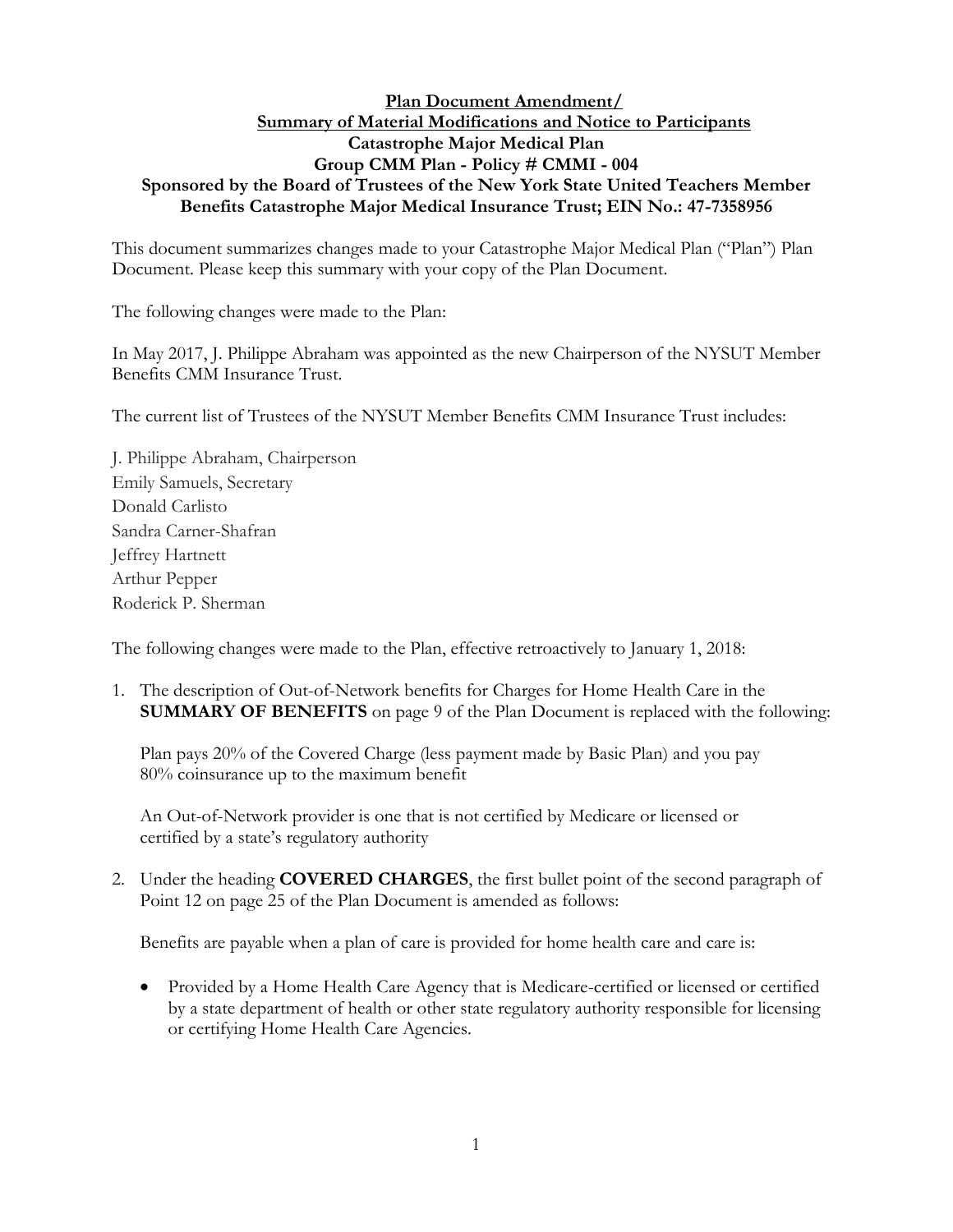3. The description of Out-of-Network benefits for Charges for convalescent/custodial care in a Convalescent Home, Custodial Care Facility, Nursing Home, Assisted Living Facility or Skilled Nursing Facility in the **SUMMARY OF BENEFITS** on page 9 is replaced with the following:

No benefits for an Out-of-Network facility (An Out-of-Network facility is one that is not a Medicare-certified facility or, in the case of an Assisted Living Facility, is not licensed to operate under the laws of the state in which it is located)

4. Under the heading **COVERED CHARGES**, the first paragraph of Point 11 on page 24 of the Plan Document is amended as follows:

Covered Charges for confinement for convalescent/custodial care made by a Medicare-certified Convalescent Home, Custodial Care Facility, Nursing Home or Skilled Nursing Facility, and Covered Charges for confinement for convalescent/custodial care made by an Assisted Living Facility that is licensed to operate under the laws of the state in which it is located: Up to \$72 per day benefit with a maximum lifetime benefit of \$80,000.

5. In the **DEFINITIONS** section, the definition of Assisted Living Facility is amended as follows:

*Assisted Living Facility* means a facility that satisfies all of the following:

- Provides 24-hour-per-day care and services sufficient to assist clients with needs that result from the inability to perform activities of daily living;
- Whose residents are not related to the owner or manager of the facility;
- Has a minimum of six residents:
- Uses aides trained or certified to provide needed assistance in accordance with any laws applicable to the provision of such care;
- Provides 24-hour supervision of clients by a trained and awake staff;
- Has formal arrangements for emergency medical care;
- Maintains written records of services provided to each client;
- Provides clients with three meals per day; and
- Has appropriate methods and procedures to assist in administering prescribed drugs where allowed by law.

Residents in Assisted Living Facilities often live in their own room or apartment within a building or group of buildings and have some or all of their meals together. Social and recreational activities are usually provided. Some of these facilities have health services on site.

Assisted Living Facility does not mean a place, or part of one, that is used mainly for:

- The aged;
- People with substance use/abuse (alcohol/drug) disorders; or
- People with mental, nervous or emotional disorders.

6. In the **CLAIMS** section, the following information is added on page 38 after the section **PAYMENT OF CLAIMS**: